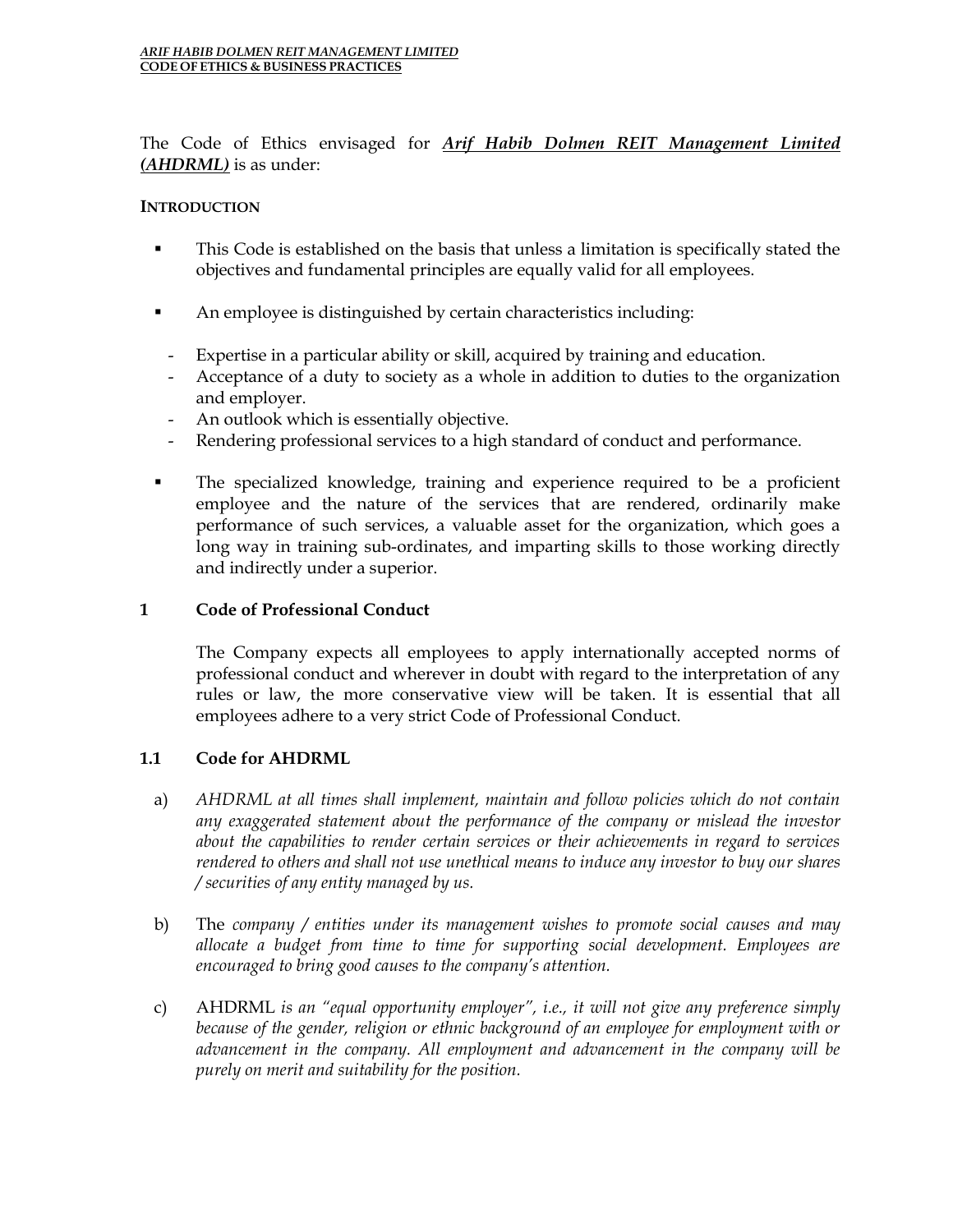#### **1.2 Code for Employees**

- a) Every staff member is expected to understand the implication of reputational and operational risk and shall act with integrity and strictly adhere to the code of conduct.
- b) Employees shall not indulge in self dealing (using their position to engage in transactions with the company by which they benefit unfairly at the expense of the company).
- c) Employees shall not, in respect of any securities of entities under its management, be party to : -creating a false market; -price rigging or manipulation; -passing of price sensitive information to brokers, Members of stock exchanges and other players in the capital markets or take action which is unethical or unfair to investors; -insider trading.
- d) Employees shall not enter into tax evasion activities.
- e) *Employees shall elude* any action or inaction that would knowingly result in the contravention of any law or regulations, or constitutive documents of the Company.
- *f) Employees at all times shall maintain confidentiality of information and shall not pass out information (unless so required in the course of business) with regard to the Company's operating procedures, computer systems, rules and regulations, personnel policy, analytical and investment techniques, tools and procedures.*
- *g) Every employee in particular shall not divulge any information relating to the affairs of our shareholders / unitholders except in circumstances in which it is in accordance with law.*
- *h) Employee shall not disclose to any third party any information relating to our shareholder / unitholders unless:*

*-The investor has given prior written consent; or -Disclosure is compelled by law; or -Disclosure is necessary to protect the company's assets, for example disclosure is necessary to the investigating agencies in cases of suspected fraud.*

i) *Employees shall not enter into activities such as* taking up any assignment, for profit, other than for social or charitable purposes or where there can be a conflict of interest in an assignment that is not for profit.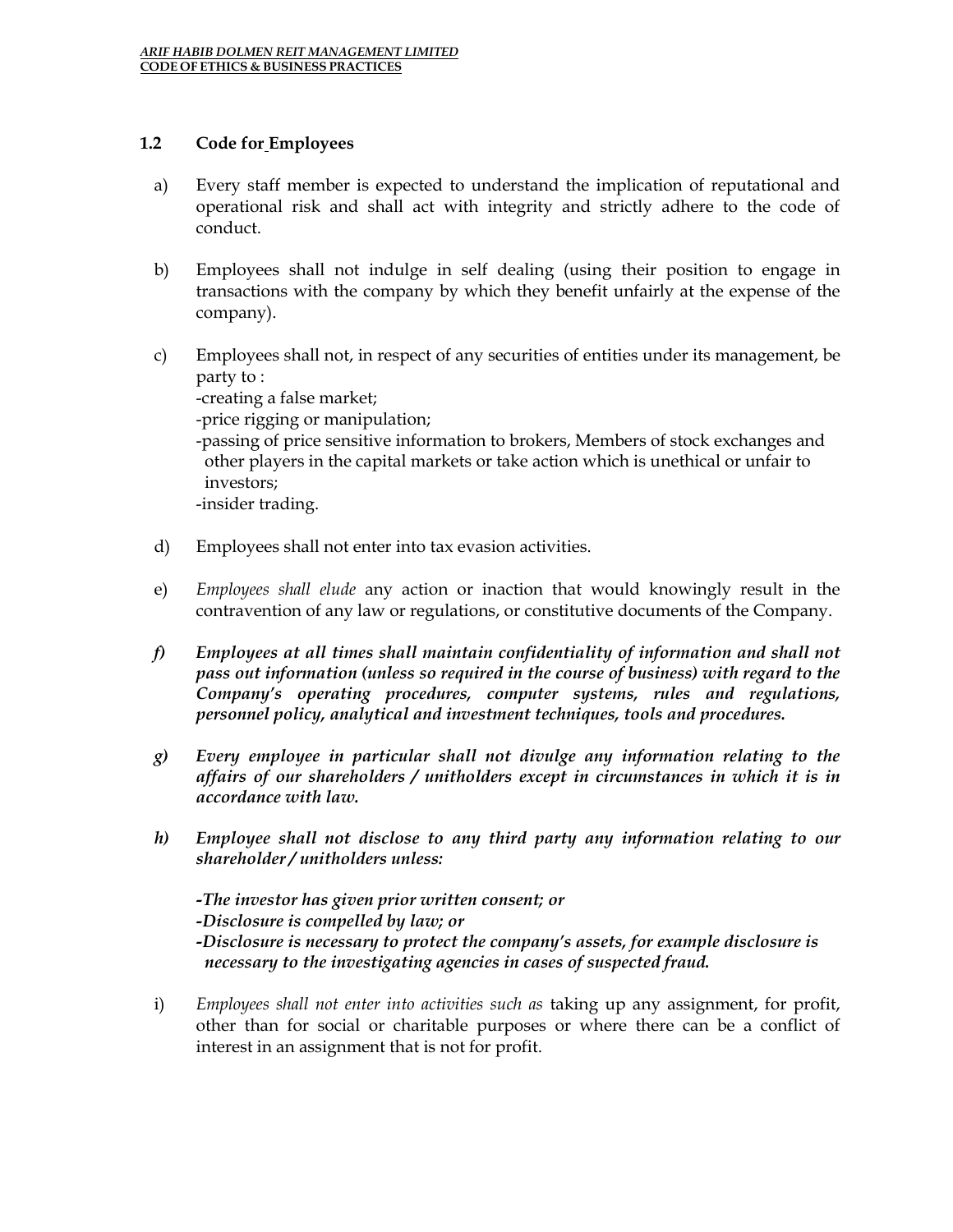- j) AHDRML is an "equal opportunity employer", i.e., it will not give any preference simply because of the gender, religion or ethnic background of an employee for employment with or advancement in the company. All employment and advancement in the company will be purely on merit and suitability for the position. Every employee shall at all times observe the said standards in their capacity.
- k) All kinds of bribes or facilitation payments or receipt in cash or in kind are strictly prohibited
- l) In addition to observing the fundamental principles listed above, the organization should be and appear to be free of any interest which might be regarded, whatever its actual effect, as being incompatible with integrity, objectivity and independence.

*The code of ethics is also applicable to the directors of the company and shall be signed by all directors and employees. Employees, here, include managerial (top, middle and lower management), clerical, non-clerical and secretarial staff.* 

# **1.3 Contravention of laws and regulations**

The Company endeavors to comply with all the applicable requirements of Laws and Regulations. The Company is committed to high standards of corporate governance.

Under the Code of Professional Conduct an employee is required to report in writing to his/her immediate superior with a copy to the next higher authority any situation where the employee believes that an action or inaction by the Company is (or will be) in contravention of any law or regulations, or in material breach of the constitutive documents of the Company.

### **2 Disciplinary Action**

a) Employees are expected to maintain a high standard of professional discipline. They are required to act strictly according to Rules, Regulations and the Policies of the Company. However, where the Rules/Policies are infringed the employee will normally be given the opportunity to explain his/her conduct. If the explanation is not satisfactory, disciplinary action will be taken, which may be in the form of termination of employment or such other action the Management may deem fit.